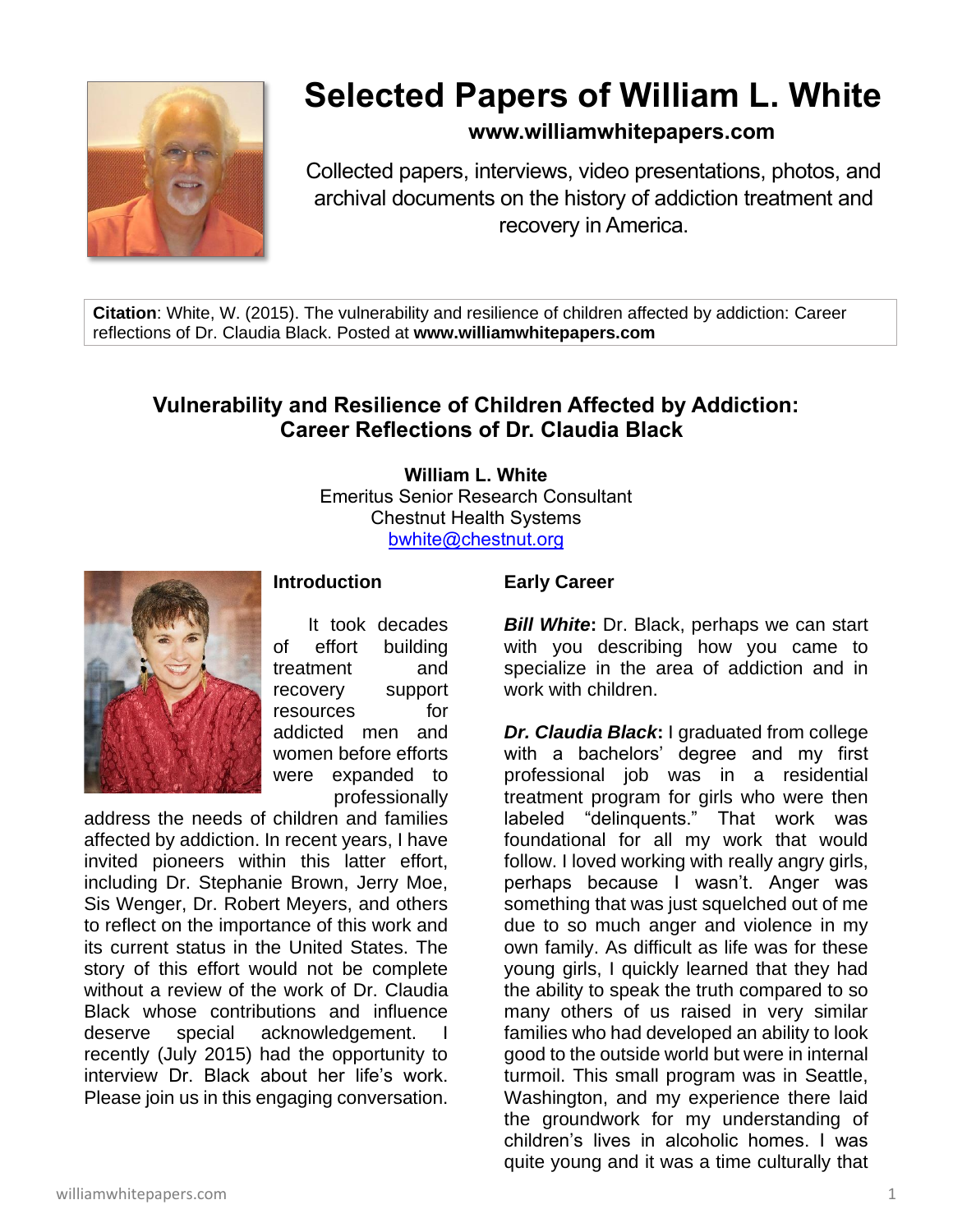we didn't talk about alcoholism or other addictions in the family. But these young women spoke the truth about how alcoholism in their families had affected them. Their directness inspired me to speak equally direct about what I was learning. This first program was an important professional influence. I was immersed in group therapy, and we also integrated family therapy, including multiple family groups, in our work with these young girls who were one step away from being put in a state institution. I worked there for three years, part of the time pursuing work on my Master's degree.

Another early position involved collaboration with three other women at a nonprofit agency focused on rape prevention. My time there would strongly influence my early work in the addictions field, in that this was my first experience doing seminars and workshops. We were invited to work with teams within various social agencies. I did presentations about rape where the initial approach by the offender begins with a social dialogue such as "my car broke down, can you help me?" and how women discount their own perceptions and give men the benefit of the doubt, which sets the perpetrator up to be in a greater position to be able to attack. And then another co-worker would address rape that occurs as a surprise attack. Then we would role-play various scenarios as part of the training. That was my first opportunity to speak professionally. And a lot of what I was learning about the socialization of women was also true for children affected by addiction—issues like giving other people the benefit of the doubt and not trusting your own perception. These were also my first experiences speaking in front of people and liking it. There's always been a comfort in speaking to people, and I discovered that in my early years working.

*Bill White:* How did these early experiences lead to your entrance into the addictions field?

*Dr. Claudia Black***:** It wasn't a conscious choice. I loved residential work. I loved working with people in groups, I loved working with families, and I loved working with angry people, but I was unsure where this was going to lead me. So I did a 'what color is your parachute' exercise, and I decided that I could continue to work with young girls, but it also occurred to me that I could do these same things within an alcoholism treatment program. When I was in graduate school, I took a course on alcoholism taught by a social worker, Lorie Dwinell at the School of Social Work at the University of Washington. It was very rare at that time to have a full course in a graduate program on alcoholism. It was in that class for the first time in my life that I understood what had happened in my own life growing up. When she talked about personality changes while drinking and blackouts, I understood that my dad was not crazy nor did he have a brain tumor as was once suspected. We did not talk about children of alcoholics. We didn't have that phraseology nor did we have the phraseology of adult children of alcoholics, but I personally got it on a gut level that this was what had occurred and shaped my life. For the first time, this part of my life began to make sense.

I actually made a list of what programs were in the Seattle area that treated alcoholism and what programs worked with juvenile delinquents. I called up an alcoholism treatment program and I convinced them that they needed to interview me. They kept telling me they had no job positions and, I don't know where I got my boldness, but I did convince them to interview me. They hired me after I convinced them they needed somebody under the age of forty and a female on their team. I was not in recovery, which all the other staff members were at that time, but I convinced them I could be an asset particularly working with family members. I think it was a God thing that brought me into the field more than a conscious decision on my part.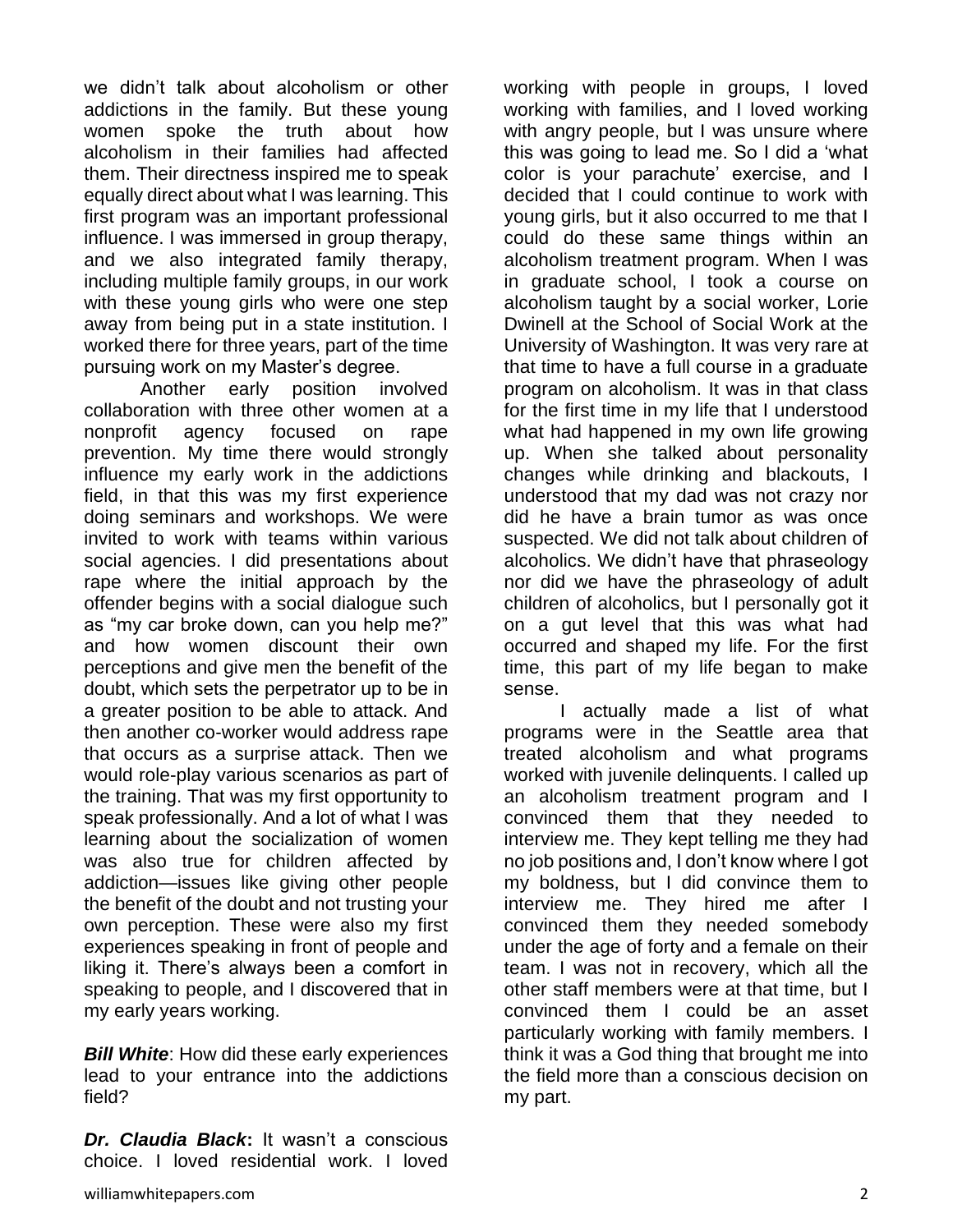#### **Early State of Work with Children**

*Bill White***:** As you became acquainted with the alcoholism programs in Seattle and beyond, how would you describe the state of work with children at that time?

*Dr. Claudia Black***:** It did not exist in Seattle, nor did it exist in the country. What did exist was Alateen. I was starting to see articles referencing children of alcoholics, but most of those referred to fetal alcohol syndrome which was quite a focus at the University of Washington at that time. The other reference to children from alcoholic homes was the growing recognition of their disproportionate representation in our juvenile state facilities. Those were the two areas where you would find statements about children from alcoholic homes.

When I began working full-time in the addictions field and began to do my work with young kids, I went on a search to find out what other people were doing in this area. I just assumed that other people were working with these young children at that time. But I could only find four programs listed by NIAAA [National Institute on Alcohol Abuse and Alcoholism] in the entire country working with very young children. When I tried to call all four of them, three no longer existed. I remember talking to a man from Texas who said, "Oh, we did have a program for the little kids, but they didn't have any problems; they were such nice, polite children." I understood what he saw because I was seeing that in front of me at that point.

I had gotten this part-time job as a social worker for CompCare—a major alcoholism treatment provider at that time. Part of why they wanted an MSW at that time in the late 1970s was that JCAH [Joint Commission on Accreditation of Hospitals] had said, "You need to be doing something with families." So, my superiors said to me, "Your job is to start a family program." I assumed when they said a family program that they wanted children in that family program, not just the spouses and the partners. But, in hindsight, that's absolutely not what they were asking of me. What they were asking of me was to have one group a week with the spouses of those being treated, and the goal of that group was to teach those spouses how not to enable their addicted significant other. In my naïvete, I thought, okay, family means children so I need to do a group for young kids. But what I realized quickly was that many of the clients coming in had older children who were no longer living at home. So common sense said, "Then you have a group for these adultaged kids," and that's what I called them, "my adult kids." Hence, the beginning of the phraseology, "adult children of alcoholics."

So, I suddenly have in front of me literally and metaphorically, young children, teen-aged children, adult-aged children, I've got the spouses and the partners, and I have the addicts. You saw the progression right in front of you. The little children could tell you the truth; they had far less denial. By the time they were nine and ten years of age, you could see the denial system working. "No, it wasn't scary when"; "no, it wasn't embarrassing about"—not necessarily denial around the drinking as much as denial around their own reality and how their parent's drinking was impacting them. When I got to the adult children, they were patting themselves on the back for doing so well, what they knew was their survivorship. But, by the time that they were in their late 20s or early 30s, you began to see them live out the problems in what we then called a delayed stress response. And then you saw the similarities between them and the partner and then you saw the repetition of them often marrying somebody who was or would become an addict. And at the same time, you saw all the emotional similarities between all these family members and the addicted person.

And I have to tell you, my emotions were afire because I had come from this same history. I had never articulated it, but I was operating from a belief that nobody deserves to live with the fear, the shame, and the pain that comes with addiction. My dad didn't deserve to live with it, and he was the addict. My mom didn't deserve to live with it, and she was the wife and daughter of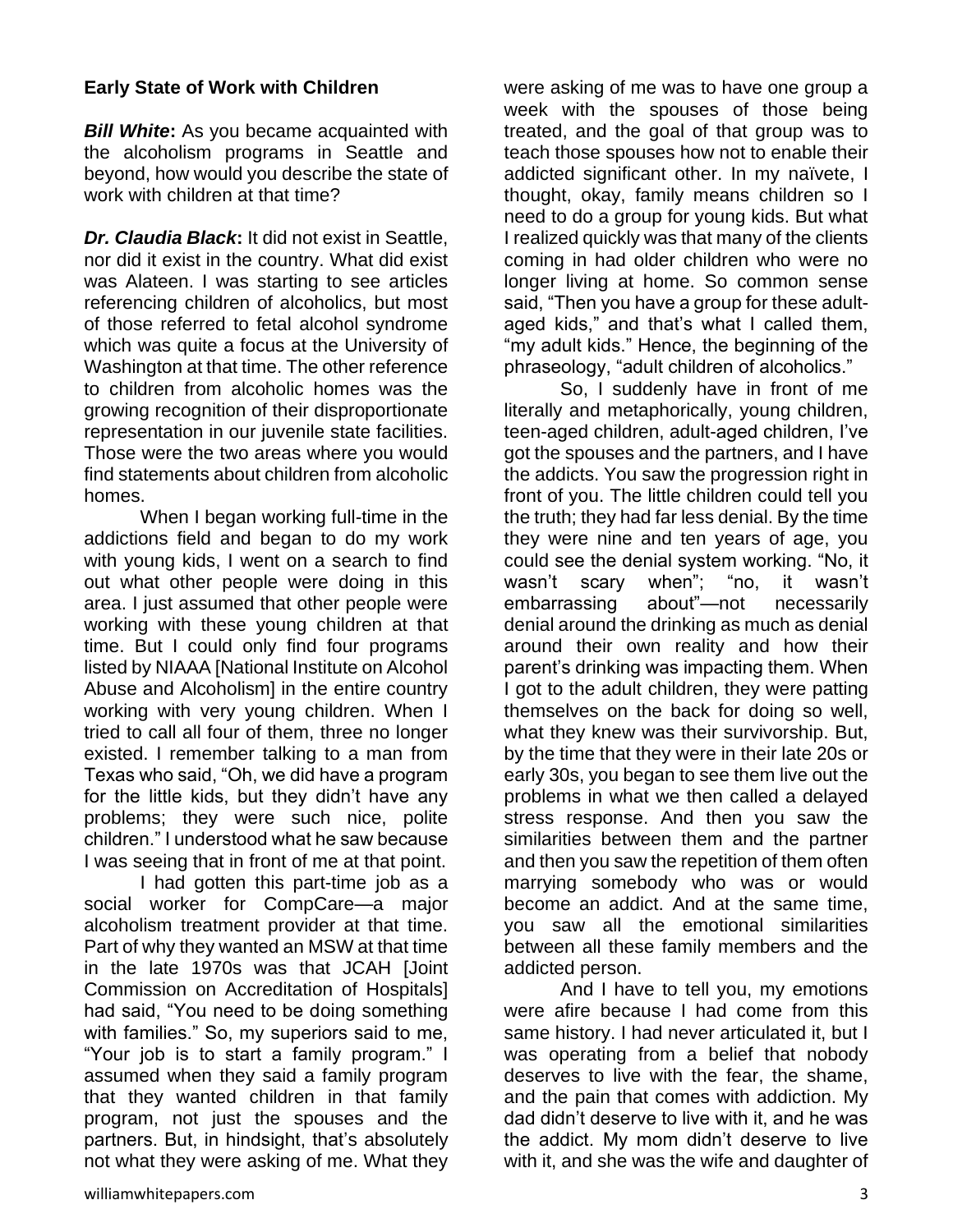alcoholics. I didn't deserve it; my brother didn't deserve it; my sister didn't deserve it. Nobody deserves to live like that.

The other thing that was really important was that, coming from an addictive home, I was raised on a barstool. My parents owned a bar and I spent a lot of time in the tavern. That's where I'd go to see my dad, to see my mom, and so I spent a lot of time around alcoholic people. It was the only bar in a small town. I truly loved it as a little kid. I loved these people who sat on those bar stools next to me. Yet I also understood at a young age that something was happening to my father.

I'd come into the world when he was early enough in the progression, that I saw the difference between who he had been and who he was becoming. I didn't understand what was happening to him, but I knew something bad was happening to him and to us as a family. My work with the families affected by addiction opened new discoveries about my own experience.

I was doing a lot of play therapy and artwork with little children and I was describing and showing it to a person with whom I was in a romantic relationship and whom also was working in the field at that time. This person said to me, "Claudia, people do not know these things you are sharing with me. You've got to talk about this; you've got to write about it."

*Bill White***:** So that became the inspiration for your early publications?

*Dr. Claudia Black***:** Absolutely, but I began talking long before I began writing. It was just too important. I had an opportunity to speak at a national conference in 1978 due to an unusual circumstance that I think was another God thing. It was a national EAPA [Employee Assistance Professionals Association] Conference in San Francisco. The program was already designed but they had lost a couple speakers and the man I was dating actually worked for Father Martin at the time so they called him and they said they had a couple holes in the schedule and wanted to know if he knew anyone who

could possibly speak at the last moment. He said, "Actually, I do. There's a person right here in Southern California doing some really important work with young children." Father Martin agreed to introduce me. But, not being on the agenda, little 3 by 5 notecards were posted all over the hotel with the big letter words, "Father Martin Introducing," and the smaller words, "Claudia Black, Children of Alcoholics."

The room was absolutely packed. I'd never talked about this subject but I talked about what I was seeing in this work with children and showed them pictures of what the kids were drawing. I described differences as kids progressed in age and the whole continuum of experiences within the family system. This being 1978, the audience was totally composed of recovering people who were now professionals in our field. Clearly the topic tapped into emotions that ran so deep for them as parents. The tears flowed that day. That presentation led to an invitation to speak at the Addiction Research Foundation in Canada and numerous other invitations. There was somebody in that audience who asked me if I would talk to her son: he was an adult child who was struggling. He happened to be a Newsweek Correspondent and in '79, they did a whole page Newsweek article about my work with children from alcoholic families. Again, another God thing. And that one act changed the field and my career.

**Bill White:** How did you transition from speaking to your writings?

*Dr. Claudia Black***:** The requests to speak grew from the Newsweek magazine article and led to my appearance on national television shows—all of which generated more requests to speak. I began to understand that books could reach greater numbers of people than my just speaking and I was also aware from people's requests that there was a need for more tools that could replicate the work I and others were doing. I also felt that what I was saying needed to be written but I felt even more that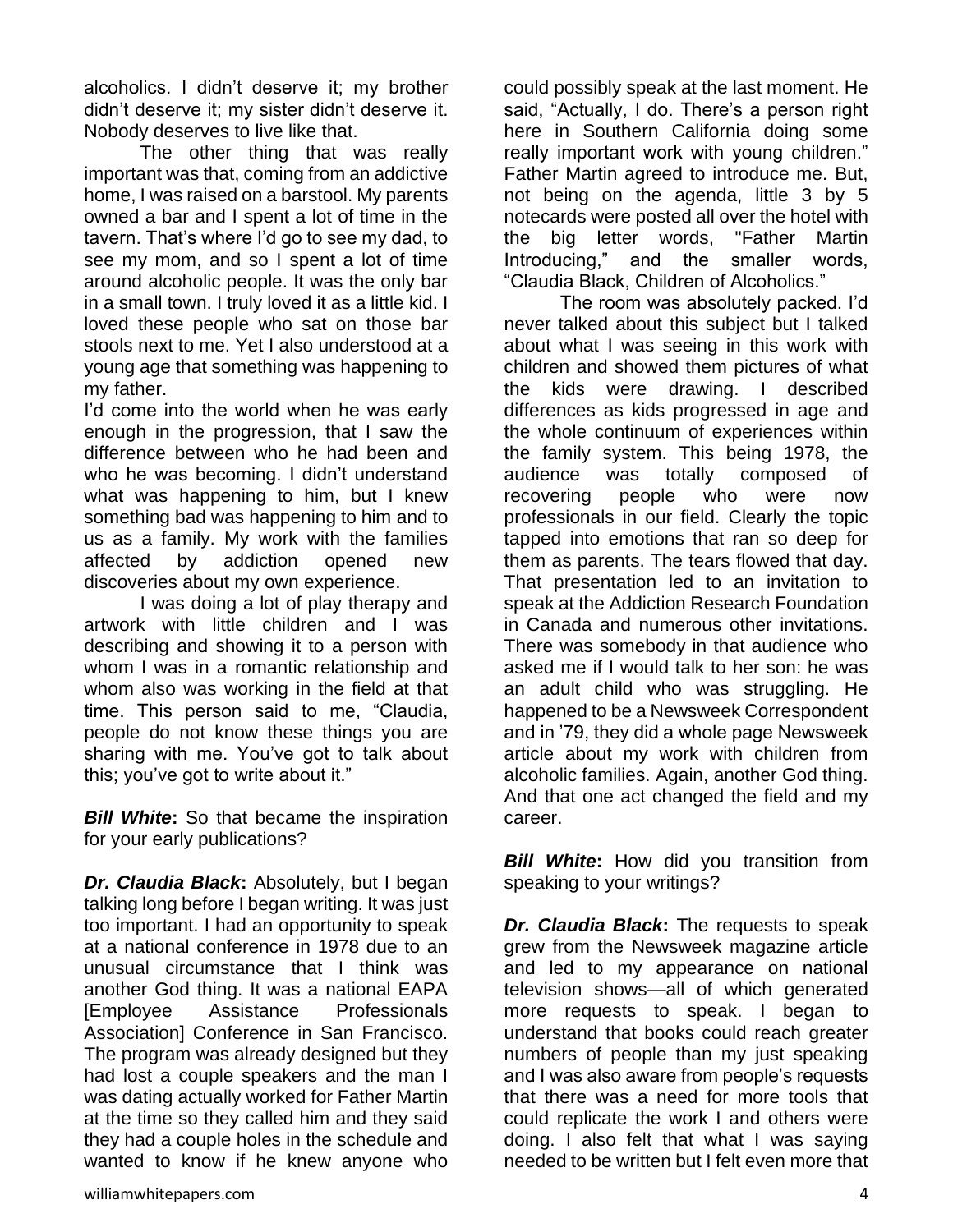we needed a tool that could be placed in the hands of children. That's why I did, *My Dad Loves Me* first. When that was completed, I moved to *It Will Never Happen to Me* that provided a framework for what I was saying. The speaking came much more readily to me than the writing. I was still young, in my twenties, and hadn't been out of an alcoholic home all that long. There were no ACA Twelve-Step meetings, but I did start going to Al-Anon meetings, not because I thought I needed it, but because I was referring partners there. Well, I walked into my first Al-Anon meeting and, for the first time in my life, emotionally felt at home in a safe way. And then ACA Twelve-Step meetings began springing up around the country. So, when I would write *It Will Never Happen to Me*, it was emotionally very, very painful because I was doing my own work and the depth of grief and the depth of sorrow that I had carried was so great and influenced so much of what went into those first two books.

*Bill White***:** Do you think that passion that you brought to those first two books contributed to the enormous response to them?

*Dr. Claudia Black***:** Yes, I think it did. I think readers of those books felt my compassion for their experiences; it was like my heart touching their heart. When you read *It Will Never Happen to Me,* you feel those words. We had such a large number of people out there who were now having the same reaction to the book. Just to have somebody voice the reality that I had seen in my work with children and in the responses to my speeches, as well as the massive number of letters from people who were pouring out their hearts and their stories to me. The books provided a way to validate those experiences and pass them on to others. They gave people a language to now be able to talk about these experiences. What happened is a good example of what is described in the book, *The Tipping Point*.

I think forces were coming from a variety of different influences. There were certainly other people influencing the field.

Sharon Wegscheider was one of those and while her work didn't focus specifically on young children or that phraseology of adult children, it was focused on how families experiencing addiction were impacted and her work on family roles was very important. Stephanie Brown was also in the audience when I first spoke. She was the first person I knew who actually used the phrase, "adult child" and who deeply understood what that could mean in somebody's life.

*Bill White***:** Was there communication between you, Sharon, Stephanie, and others at that point in time?

*Dr. Claudia Black***:** No, there wasn't. I hadn't heard about Sharon's work until a few years later, but Stephanie and I, from that day we met in October 1978, stayed in contact. Bob Ackerman would be the first person that was focusing on young children that I would meet in 1980. He had already published a book about what happens for children growing up in alcoholic families within Erickson's developmental stages. There were so few people at the time to engage with, we spent the whole night excitedly talking about our work.

The communication with the others in the field really did not coalesce until the National Association for Children of Alcoholics was formed. Before that, I became aware that there were people developing prevention curriculum and acknowledging children from alcoholic homes and their needs—people such as Pat O'Gorman, Ellen Morehouse, Phil Diaz, and Tarpley Richards. I also heard about work that Barbara Naditch, now Barbara Neren, and Roxie Lerner were doing with young children in school settings. I would not meet Janet Woititz whose book, *Adult Children of Alcoholics* came out the same year as *It Will Never Happen to Me* until after our books came out. I first met Sharon in Palm Springs at a Betty Ford Center event in 1982. Joe Cruse put this panel together of Sharon, Stephanie, Cathleen Brooks, and myself. Cathleen Brooks was the person who shortly after that went to Joan Kroc of the Kroc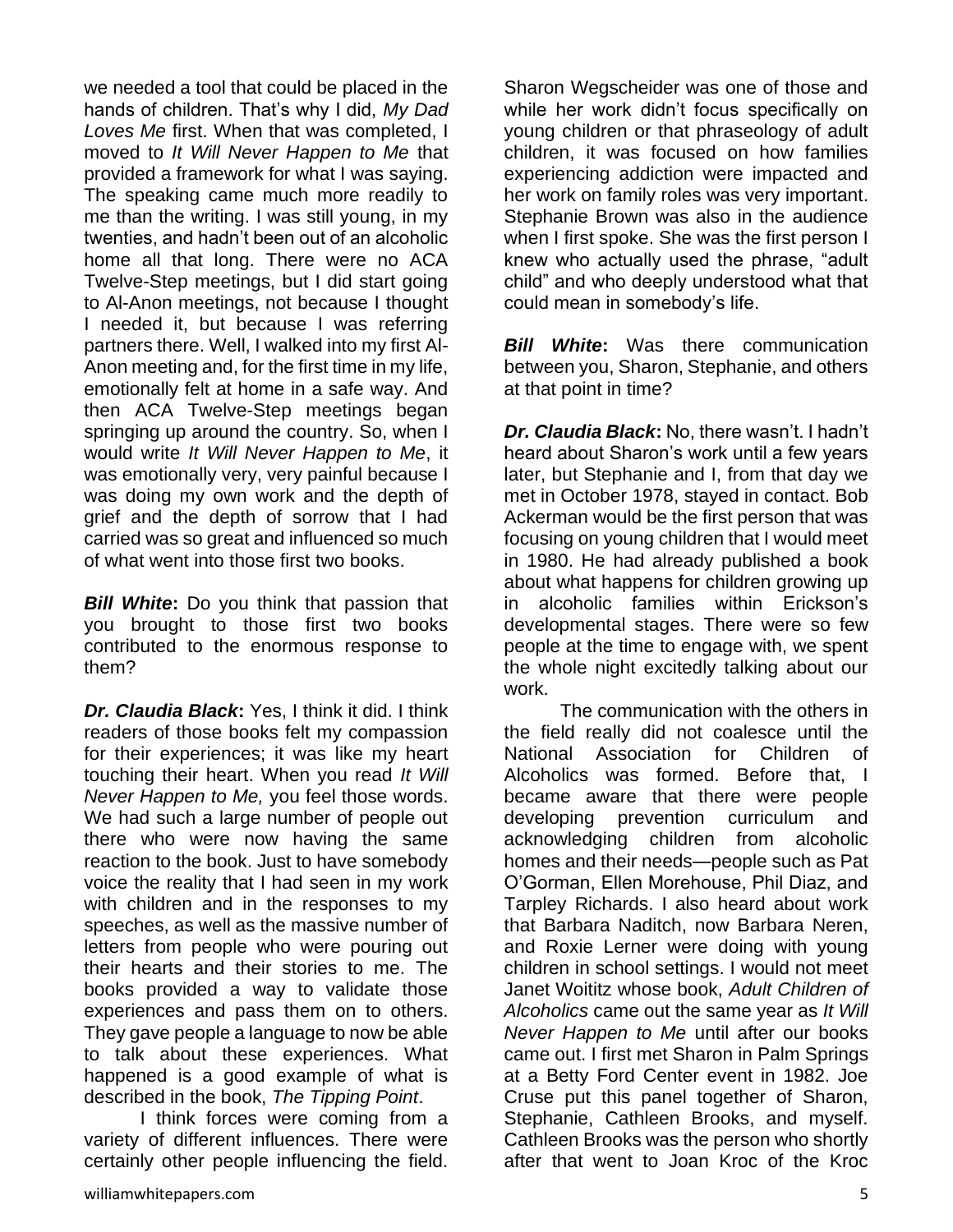Foundation and asked Joan if there was a way that she could facilitate a group of people that were paying attention to the needs of children from alcoholic homes. That first meeting was a preliminary gathering of people who were attempting to make a difference in the lives of affected children.

*Bill White***:** How would you describe that initial meeting?

*Dr. Claudia Black***:** Emotional. I get emotional just talking about it. When people have been so neglected and have had so few recovery resources come together, it can be pretty powerful. We bonded not just because of the work we were doing; we bonded because nine out of ten of us were from alcoholic homes. We were from all over the country and were all leaders at different levels and in different systems. A few of us, Bob, Sharon, and myself were already working at the national level speaking and writing books. In this meeting it was pretty obvious that, "If we can do this much individually, imagine what we could do collectively?" It was probably one of the most selfless groups I have ever worked with. It really was about the mission, and people gave very selflessly to support that. It was a wonderful group of people.

#### **NACOA**

*Bill White***:** NACOA eventually emerged out of that meeting. What were some of the most significant contributions that NACOA made during that early period?

*Dr. Claudia Black***:** I think what was most significant is what NACOA did educationally. They were the main educational force at that time. The early education through conferences were critical, but over time NACOA began to see its mission ultimately as that of an advocacy organization. They progressed from consciousness raising and education to influence policies and systems of care—all focused on the needs of children, youth, and adults affected by

addiction. And that is what NACOA has continued to do for many years now.

*Bill White***:** NACOA and many of the leaders that you named, including yourself, played a major role in the birth of family programs and children's programs through the '80s into the '90s.

*Dr. Claudia Black***:** Yes. Some people were more directly involved in addiction treatment while others were private practitioners or leaders within other educational or service systems. Sharon, Timmen Cermak, and I were very involved in influencing addiction treatment and its response to the needs of children and adults affected by addiction, and then Jerry Moe's work would play a critical role in children's services in general but also in the addiction field. Jerry came into NACOA a little bit later than that founding group but he certainly was pivotal in the development of children's programs in the addiction treatment field. Beyond those early family and children's programs, much of the speaking and writing that I and others did was aimed at both the lay and professional audiences. We wanted to give clinician tools that would aid their therapy work, but we also had this larger public audience that was clamoring for validation, direction, and education. These venues would be vital in adult children garnering a voice and having a framework in which to talk about their experiences.

*Bill White:* And that larger audience was captivated by this new information. There was a point in time when COA and ACOA issues moved out of the clinical arena to become a cultural phenomenon, particularly with the popularization and commercialization of the concept of codependency. How do you recall that period?

*Dr. Claudia Black***:** Painful. I think in time that much of what was being said became trivialized. People attempted to generalize it to every human malady and much was lost in that process. Pretty soon the word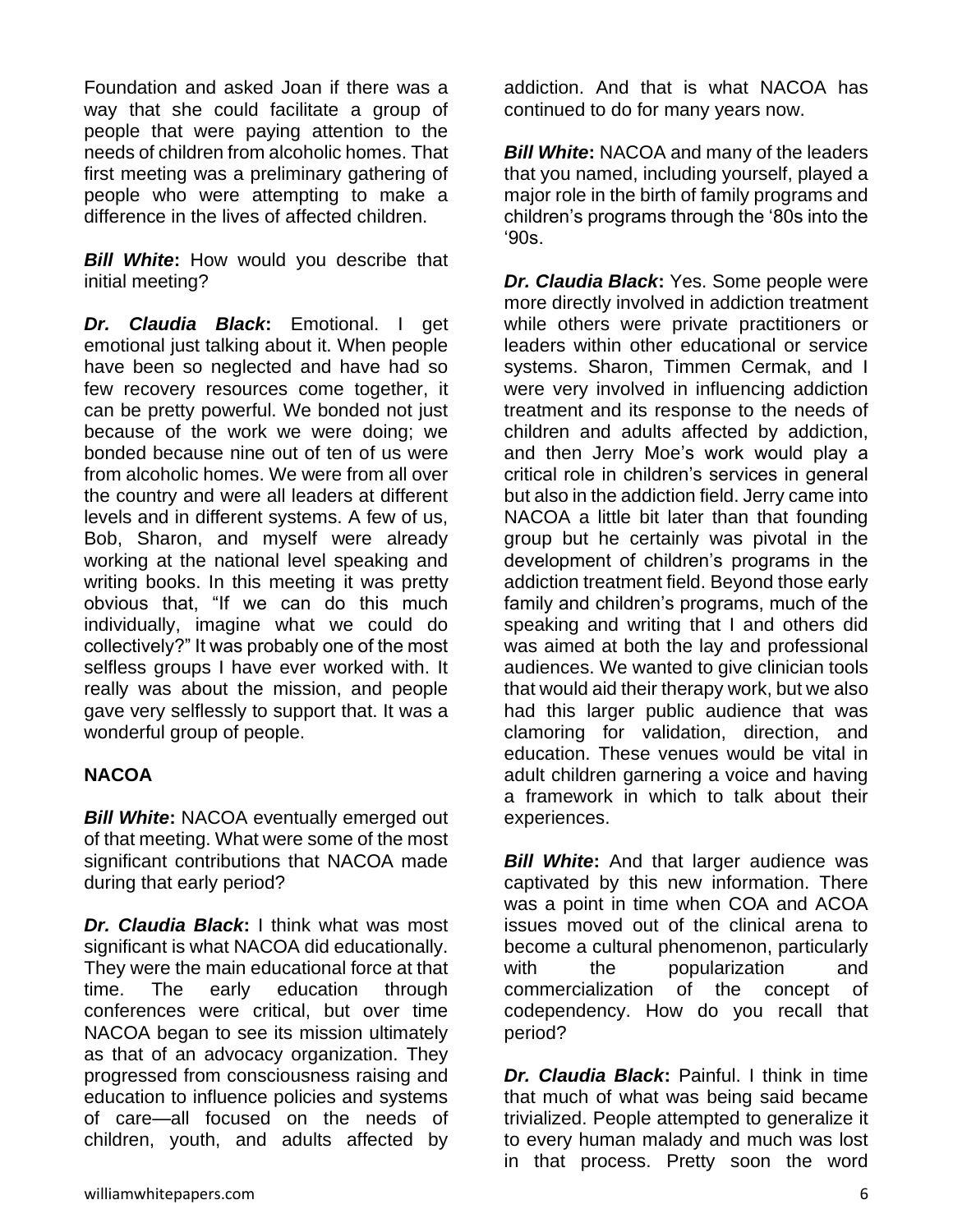codependency was used for everything. If you smiled at somebody, were you being codependent? If you held the door open for somebody, were you being codependent? Jokes were made on television shows about codependency. At that point, the word codependency overshadowed the phraseology of adult children. Initially, codependency became a semantic umbrella, moving from what we were learning about adult children of alcoholics to adult children from other types of troubled and impaired families. That had validity, but the concept became too generalized and highly trivialized.

There were many academically oriented clinicians that certainly trivialized what was being said and the way in which I and others wrote. I wrote primarily for the layperson. I believed that any good clinician could use what I was writing, but that if I wrote for the clinician, then this information would remain a mystery to the client. I think one of the things that the ACOA field did was empower this lay person when they walked into a clinician's office. Oftentimes in the therapy world, there's more of a one up one down relationship. You know, I'm the clinician; I'm the one with the knowledge here and I will distill it to you, and the patient role is one of passive absorption. I don't mean to say that's true for everybody, but it was true far too often. I think that what we did was empower people to become more active in their own therapy. Our presentation and writings were a form of validation, education, and coaching.

The popularization of some of our work also triggered challenges from academia about the lack of research behind what we were describing. I think research is extremely important; I and others were not willing to passively wait and watch a whole generation of children go by before this research was conducted. It takes time to do the longitudinal studies and it takes even more time to get the research published. I was not willing to wait when I saw people able to transform their lives in response to the education we were providing. I thought that the research needed to happen, but I

also believed I did not need to stay quiet while that research was being conducted. And without our voices, little research in this area would have been done.

*Bill White:* On the heels of that trivialization and commercialization, there was a waning of the movement, but there seems to be a resurging interest in families and children. I was wondering how you see the sort of state of that movement today.

*Dr. Claudia Black***:** There's certainly a resurgence in the Twelve-Step ACA world. I'm seeing newly created ACA (ACOA) meetings throughout the country right now. It took twenty years after the first ACA (ACOA) Twelve-Step meetings before development of their own "big book." That book has given the organization a great foundation and new impetus for growth. There's also a resurgence in acknowledging the impact of addiction on children within our mental health and other service organizations. I think the Moyer Foundation's Camp Mariposa is an example of that. They are outside of the addictions and mental health fields, a husband and a wife who feel strongly about children and who had the resources to create a foundation. They started bereavement camps for children throughout the U.S. and ended up with an interest in children affected by addiction. We're seeing people who have influence and affluence boldly stepping up to fill some of the gaps that exist within our service systems. Recently I talked with you about the "drugs over dinner" conversations now happening in many local communities. These are being led not by people in our treatment field but by interested people who usually have some personal connection to this issue. The emergence of such people is an important trend.

#### **Trauma**

*Bill White***:** Claudia, you evolved professionally from a focus on children and family to a much deeper understanding of the issue of trauma and the need for trauma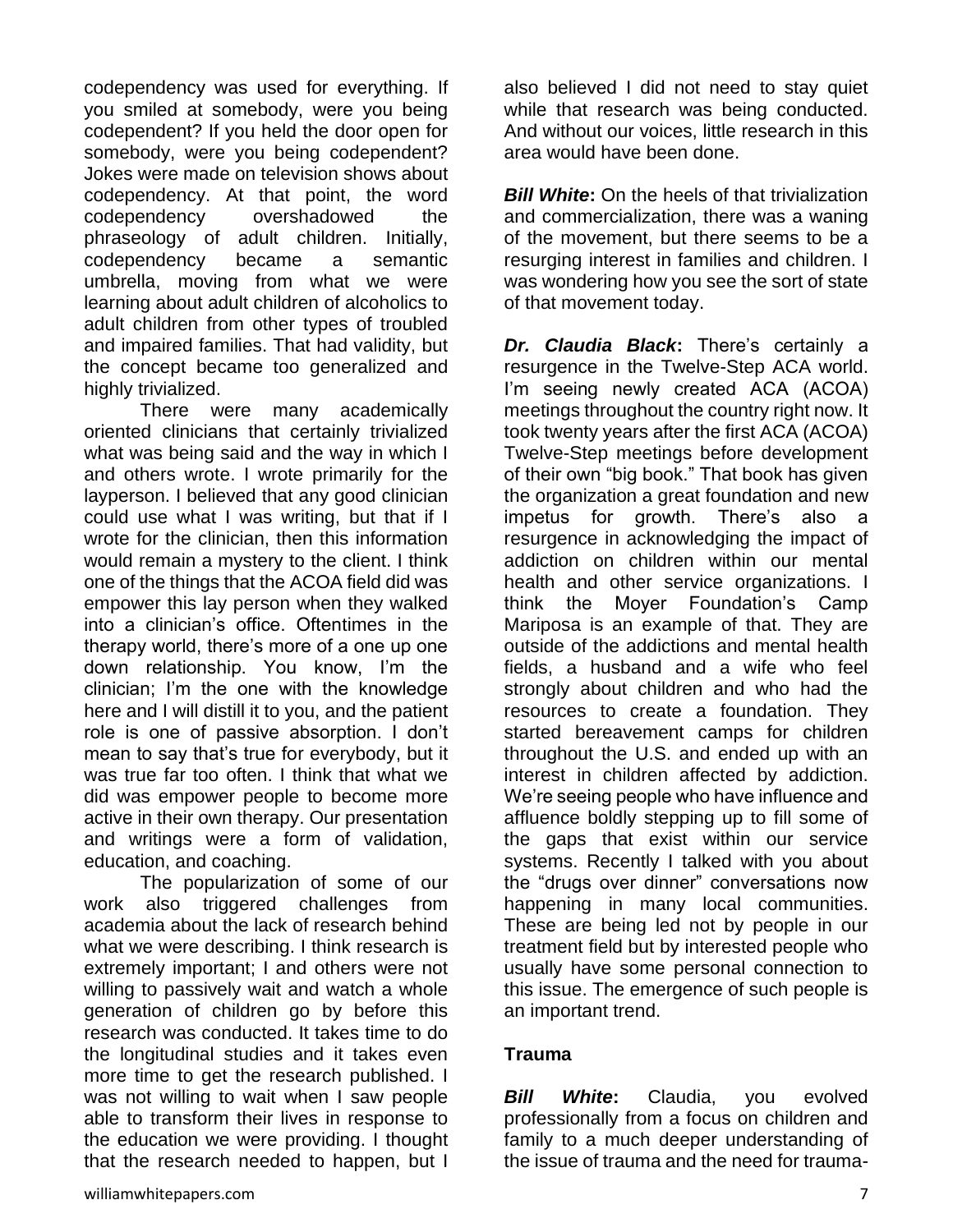informed treatment in the addiction context. Could you describe that transition?

*Dr. Claudia Black***:** It was a natural transition. Many years ago I and others recognized that the adult child demonstrated a delayed stress response to their early childhood experiences and we knew that what a child experiences is often traumatic. Timmen Cermak, our first NACoA president in the mid-1980s, actually wrote about adult children of alcoholics experiencing PTSD. But as an emerging group, what we did not recognize was the biological impact and the ramifications of that for treatment. We did not have to be told we were working with trauma. We know addicts and their family members are more likely to experience physical and sexual abuse, they are more likely to experience traumatic events such as fires, accidents, and even shootings. And again, in our field we have been saying very loudly that various forms of neglect and emotional abandonment and the consequential internalized toxic shame have lasting and negative impact on the addicted and the family members, leading to many problems psychologically, relationally, and physically throughout life. The trauma field has its own language and often speaks to blatant and acute traumas as Big T traumas and then the small "t" traumas, that are referred to as developmental traumas.

People often define themselves professionally. In a way, it is as if we are in disparate fields; but in reality, we have much in common. Trauma researchers and therapists have an extensive body of knowledge that is extremely relevant to our field, it scientifically validates much of what we have been seeing, and in some cases not naming. I believe their greatest gift to our field, though, is their understanding of the neuroscience, the biology of trauma, and consequently they have created new treatment modalities and reinforced the use of others that we have not taken so seriously.

Today I personally recognize that all of the cognitive behavioral work in the world, as great as it is, doesn't have the lasting

impact, and is not able to be utilized when ones' limbic system is all fired up. I realize this is simply said, but the dysregulated state that chronic trauma produces needs to be regulated. Hence the need for various forms of mindfulness strategies, neurofeedback, expressive arts, equine, music, and the trauma therapies such as somatic experiencing, EMDR [*Eye Movement Desensitization and Reprocessing], e*tc., to give our clients a foundation to respond to our wonderful treatment. I see addiction treatment programs increasingly incorporating trauma informed practices, and recognizing the value of trauma therapies. Not only do these newer therapy practices and, in some cases, older practices that we have not utilized well, have an important place in our treatment field, but are critical to prevention programs. I love walking into a children's program and seeing them use various grounding techniques and learning self-soothing techniques as they are also learning their parent's addiction is not their fault.

Again, as for the transition in my work, I am writing a short piece right now on the issue of power. And found myself saying, I believe when someone gives you a microphone, they empower you. Realizing I have the ear of many, I want to use my influence to do what I think is appropriate in not keeping the field of trauma and addiction separated, as we have a lot we can learn from each other.

#### **The Meadows**

*Bill White***:** In addition to programs you have already noted, much of what you've learned has been drawn from your work at The Meadows. Could you talk about your involvement there and how your work there has evolved over the years?

*Dr. Claudia Black***:** Funny you asked this as we were just talking about trauma. The Meadows™ is the finest trauma /addiction treatment program that exists, and it is because of my involvement with them I have been able to learn from some of the pioneers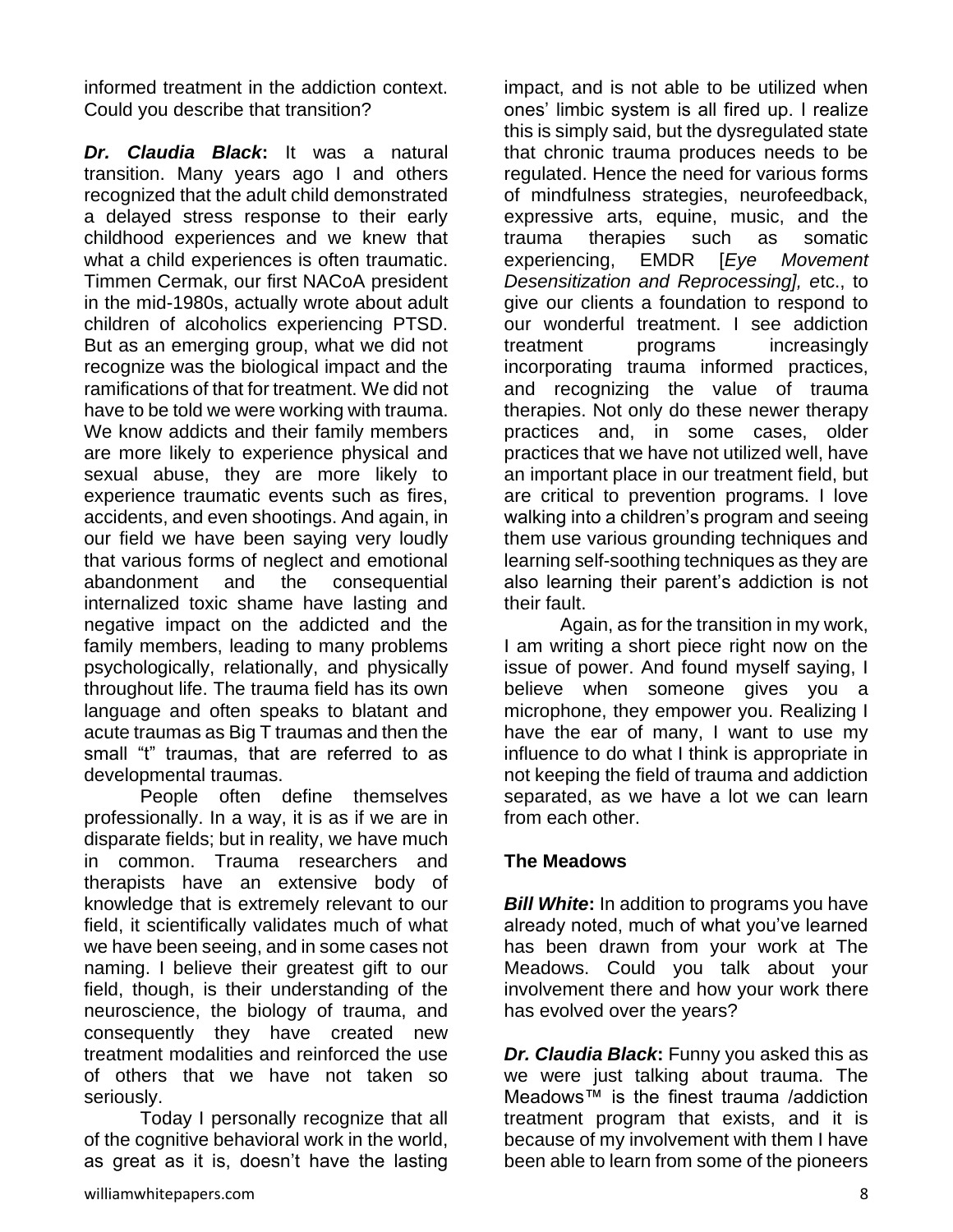in the trauma field. I was initially invited to become a Clinical Consultant at The Meadows in 1998, and today am considered both a Sr. Fellow and the architect of the Claudia Black Young Adult Center (CBC) at the Meadows. It has been a wonderful fit for me. They are psychiatrically licensed, and are an addiction treatment program, meaning we treat mental health issues, and addictions and often the combination. But its signature has always been to address underlying codependency within these disorders, and today we recognize that as underlying trauma.

It was such a good fit for me because they were addressing family of origin issues and certainly wanted my input to how that impacts the patients, recognizing that it often fuels relapse, depression, and anxiety. But it was also a fit in that they are committed to strong family programming. Over the years, I have been on campus  $4 - 5$  days monthly and most often have been in group. I get to work with the staff, patients, and the families, and it is the hands on work that fuels my soul. So it takes me back to my roots, residential, inpatient work and groups –and the very clients I love.

The evolvement for me, both at the upper campus and at CBC has been in witnessing the value of the trauma modalities and in working with the very complex cooccurring disorders that we see there. They do such an excellent job at not just substance abuse but process addictions, and obviously in these years, I have carved out a role in the sex addiction field with two books on that subject. It has also allowed me to tap into my skills in program development, which I love. I have designed various aspects of programming, from their psychoeducational pieces, family work, five-day workshops, and assisting in the development of their intensive outpatient program.

But I need to sit on my hands as I talk about my work literally today. I feel as if instead of looking at slowing down my career, as I have been at this a long time, and other friends are retiring, I am ramping up. In 2014, seeing an increase in the number of patients who were young adults it

became apparent that too many of these young people become invisible amidst the older population. The Meadows moved their young adults, ages 18 – 26, to a different campus for their own program. After 15 months, this past winter, they asked me to become more clinically involved, and renamed the program the Claudia Black Young Adult Center. Since January I have had my sleeves rolled up and have immersed myself in the program. I love being able to influence clients at this stage in their life. They are often resistant, as frequently their parents are more motivated than they are for them to be there, yet so very vulnerable. And again, this is another opportunity to use my program development skills. Young people learn differently than their older counterparts and are developmentally at a different stage in life. I'm spending a lot of time in groups. Clinically I am having a great time.

### **International Work**

*Bill White:* The work you've described was so seminal that it opened up opportunities for you to work internationally. Could you comment on this work?

*Dr. Claudia Black***:** I've loved my international work. I've almost always worked in countries that are predominantly non-English speaking. It's a lot of work to go into another country and manage all of the cultural differences. I'm always concerned that we don't open up a can of worms that can't be brought to closure in settings where so few professional or peer support resources exist. I don't want to educate a mass number of people without there being some kind of infrastructure for ongoing problem-solving and support. What has struck me most in my visits to other countries is the lack of services that exist and the much greater level of stigma and punitiveness attached to alcohol and other drug problems. And yet, wherever you go in the world, you find these wonderful pockets of recovery. David Powell, who died not too long ago, did some very productive work in Asia, and